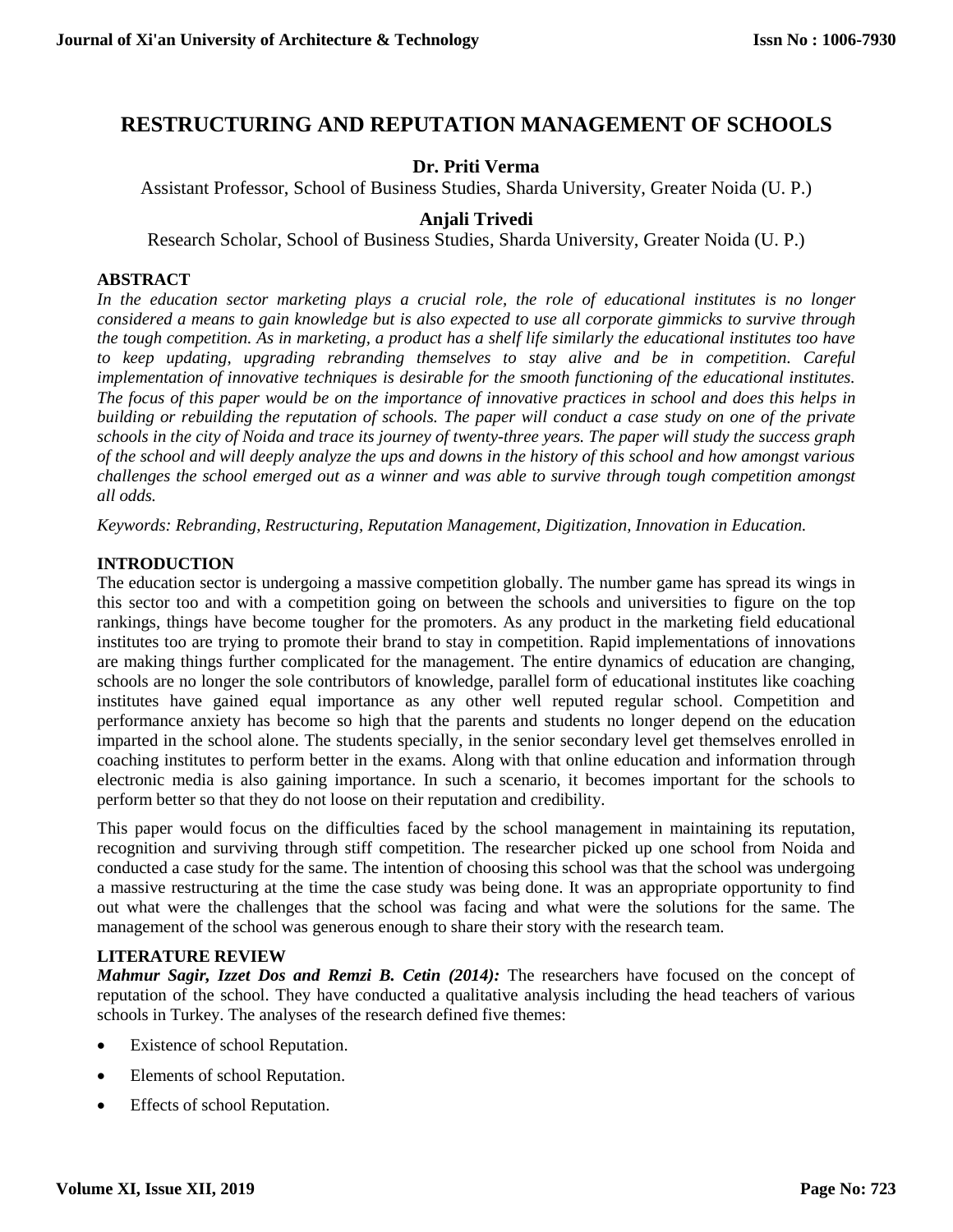- Governor's Role.
- Factors affecting Reputation.

The researchers concluded that the "schools are, probably, the only organizations trying to satisfy their customers without receiving any feedback, money, good or promotion and thus they should be thought within the concept of organizational reputation but in terms of different dynamics."

*Cori Brewster, Jennifer Railsback (2003):* The researchers have focused their study on the building of "trust" between the school and the parents and students, as well as developing trust between the teachers. The research examines the issue of trust in context of improving the performance of the school. The research carried out a quantitative analysis of the schools and tried to relate the concept of trust with the reputation of the school.

The researchers were of the opinion that "In schools that are improving, where trust and cooperative adult efforts are strong, students report that they feel safe, sense that teachers care about them, and experience greater academic challenge. Relationships among teachers and principals, in particular, are being held out as important indicators of a school's readiness for reform and ability to sustain it.

The researcher firmly believed that key ingredients to develop trust were competence, honesty and openness. This was connected to school improvement. The researcher drew out a plan for few schools to improve their reputation. Massive restructuring and instilling feeling of faith amongst the staff, faculty and management helped in improving the reputation of the school and developed a sense of trust amongst all.

*James G. Hutton, Michael B. Goodman, Jill B. Alexander, Christina M. Genest (2001*): The researchers discuss Reputation management. They are of the opinion that the objective of Reputation management is basically maintaining public relation. The researcher's focus and analysis has been on the corporate world but they have correlated the same for academic institutes as well. The researchers visualize reputation management as a guiding new force and believe that losing reputation is far greater sin for any organisation than losing money.

They conclude by saying that if reputation management is the new face of corporate public relations, the implications for public relations research, education and practice are enormous.

# **OBJECTIVE**

- I. The first objective of the study is to study what are the possible ways to restructure and rebrand an institute.
- II. The second objective is to see how various innovations are implemented in the school.

### **METHODOLOGY**

Qualitative - Interviews, group discussion

Quantitative – Through well-structured questionnaire.

### **Sample**

250 students from Class IX-XII.

150 Parents

45 School Teachers

Members of the School Management

**Case Study** Name of the school: Karl Huber School.

Location: Noida, Uttar Pradesh, India.

Affiliation: C.B.S.E.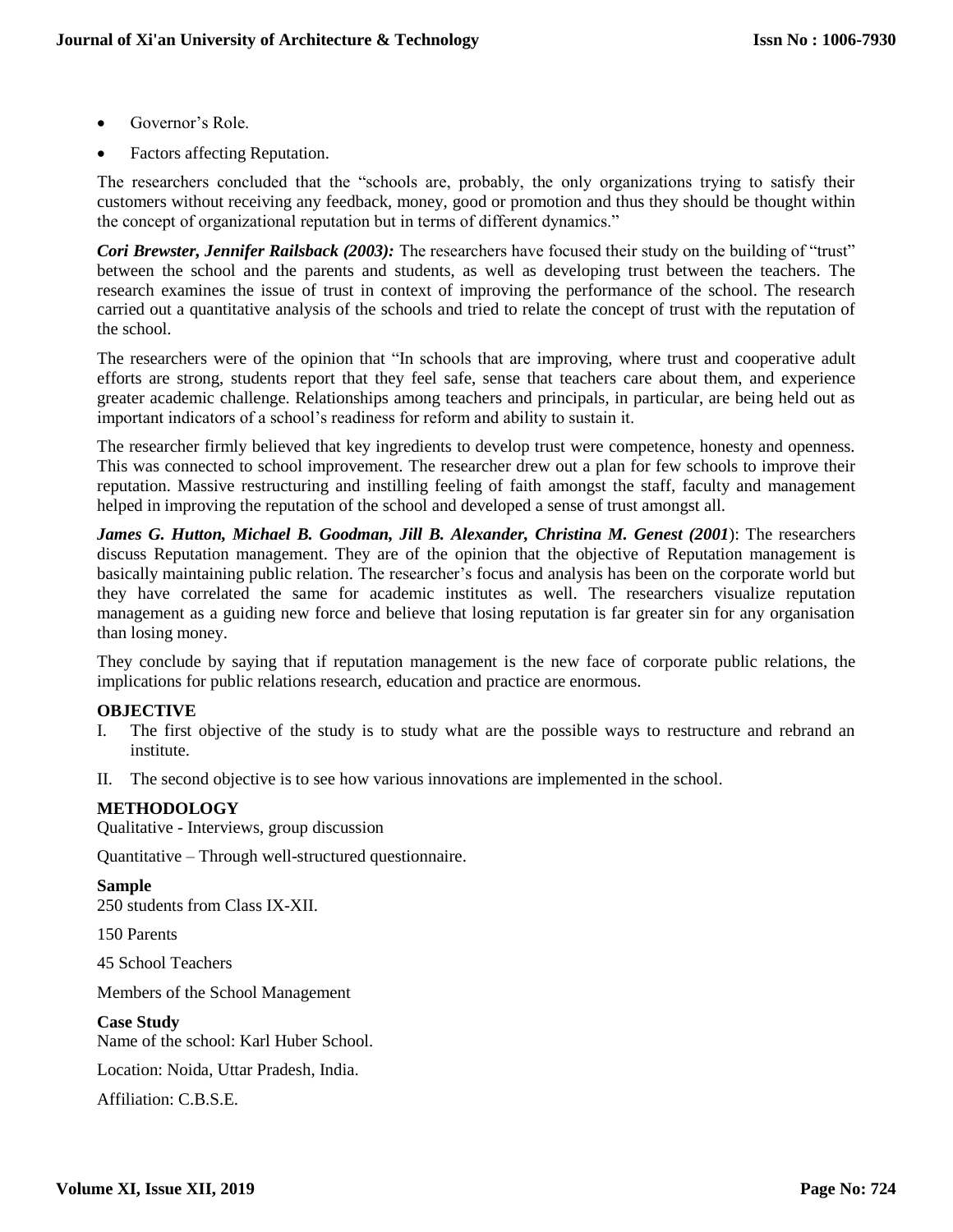Income Group: Medium Income Group.

#### *Introduction to School*

The school named, **Karl Huber School**, which is a sample for this case study is an English medium private school, affiliated to CBSE and is from Nursery till standard XII. The school has a history of 23 years with a total strength of 3400 students. The target consumers of the school belong to the medium income group. It is situated in the growing smart city of Noida in the National Capital Region (NCR), and is strategically located in a very prime institutional area, well connected to a highway road.

The school seemed ideal to the researcher for conducting a case study, because of the following reasons:

- It is centrally located in Delhi- NCR
- It is affiliated to CBSE Board the most popular and widespread Board in India.
- The largest part of Indian population belongs to middle-Class and the school is representative of this class.
- The school has a progressive approach and is suitable for the study of the paper.

#### *Qualitative Study and analysis*

The first source of information was obtained from the school brochure and an impressive prospectus which highlighted the foundation, achievements and the governing body of the school.

After several rounds of telephonic discussions, finally, the researchers got a formal invite from the school administration and two separate days were fixed for the survey. One for the students, teachers and members of the school management and administration and the other day was for the parents during the Parent teachers meeting (PTM).

**First Observation:** On the appointed day, the researchers reached the school campus and observed a modern structure of school building along with a huge playground. The entrance was captivating: The reception area was beautifully decorated with a fish aquarium in one corner; the walls had boards mentioning the names of the Patrons and Directors of the school managing committee; one wall had a huge picture of the founder chairperson of the school; a very pleasant looking and decently dressed lady was engrossed in some paper work at the reception area. The coordinator who greeted the research team shared that the school intended to come up with two more wings in the near future. The researchers, for a moment were lost in comparing the infrastructure and ambience of schools of two decades ago and the present one and wondered that the first impression matters even in education industry.

### *In-depth interview with the members from the Management:*

After introductions and pleasantries an in-depth interview was conducted with the Director admissions together with the General Manager HR of the school.

Regarding the geneses and history of the school, the Director thoughtfully explained that "the school started in a rented house in 1996 and was till 5<sup>th</sup> standard but, at present it runs in the area of 5 acres allotted by the Noida authority. The initial period of two years did not see much increase in the enrolment of students, even in the primary section, as the school lacked board affiliation and a fear of future admission of the children hanged over parents." A look of pride crossed his face when he added that "Soon, the school got the affiliation from the board to extend the classes till XII standard, with permission to run all the three streams i.e. Science, Commerce & Humanities."

He continued, 'In the formative years, the leaders of the organization, instead of giving up, strategically focused on Nursery section with excellent infrastructure and well-trained teachers. The school focused on both – academics through Fun & Learn as well as sports activities. The ambience and decor of the nursery along with modern teaching aids attracted the students as well as the parents to enroll their children. The personal attention and the so-called mentoring, developed a bonding between students and teachers resulting in studentretention for higher classes.'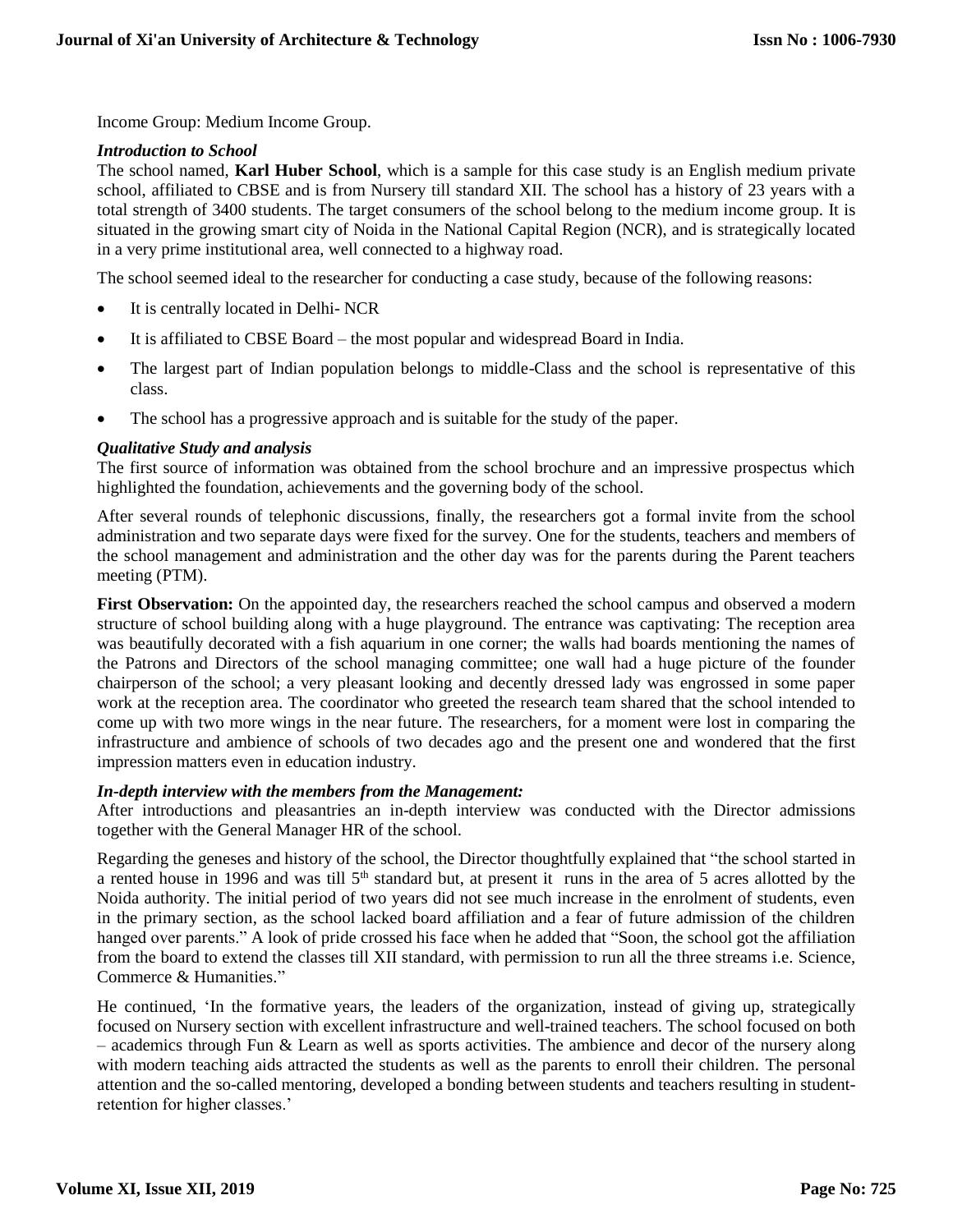Further, 'The increase in student's enrolment in primary and higher secondary section, was fast after the CBSE affiliation. However, the struggle was not over as the school is in the institutional area, and there are at least four similar schools within the radius of 2 km from the sample school. The Management, therefore, took to aggressive marketing and advertising for the school, and along with traditional methods also adopted innovative ways of promotion like sponsoring many sports and cultural activities, inviting dignitaries at annual function, organized at massive level.' The researchers were informed that parents were happy with the performance and grooming of, and the personal attention given to, the students at an early age; and it was by the word of mouth (best form of advertising) that the reputation of the school grew.



*Brochure picture of "Annual Day" celebration*

The director further shared that 'With changing trends in the education industry and advancing technology, the focus was put on upgradation of infrastructure and overall development of students. This helped the school to attract and retain considerable number of students and survive amidst its competitors.' He continued that, "The Management has reserved exclusive funds for the development of better E-library, sports equipment, Science & Computer laboratories."

When asked about Digitization in education, the Director shared that, "with the fast advancing technology and digitization, during the past few years, focus on innovation, technology enabled education and digitized education, is essential not only for the survival but also for the overall growth of the nation." He further shared that the school was in the process of introducing smart classes and a few had already commenced. It was the aim of the management to provide complete smart classes in the next two years. He also mentioned the following challenges:

### **Challenge 1**

- Restructuring the entire set up from top to bottom
- Tough decisions like- some staff had to be terminated due to non-performance and others due to over staffing."

### **Challenge 2**

The General Manager – Human Resource shared that 'the challenge is more about the training of academic staff than implementation of changes because of the resistance by the teachers to devote extra time for learning the new techniques.' 'However,', he continued, "frequent workshops and trainings by the experts, organized by the management, have been of great help."

He further added that their school "is partially Digitized with modern teaching aids. At the senior, level the lectures are held in the auditorium equipped with projector and other audio-visual aids. However, the Management is very keen to further develop the technology in the school. Small steps are being taken towards making the school completely Digitized.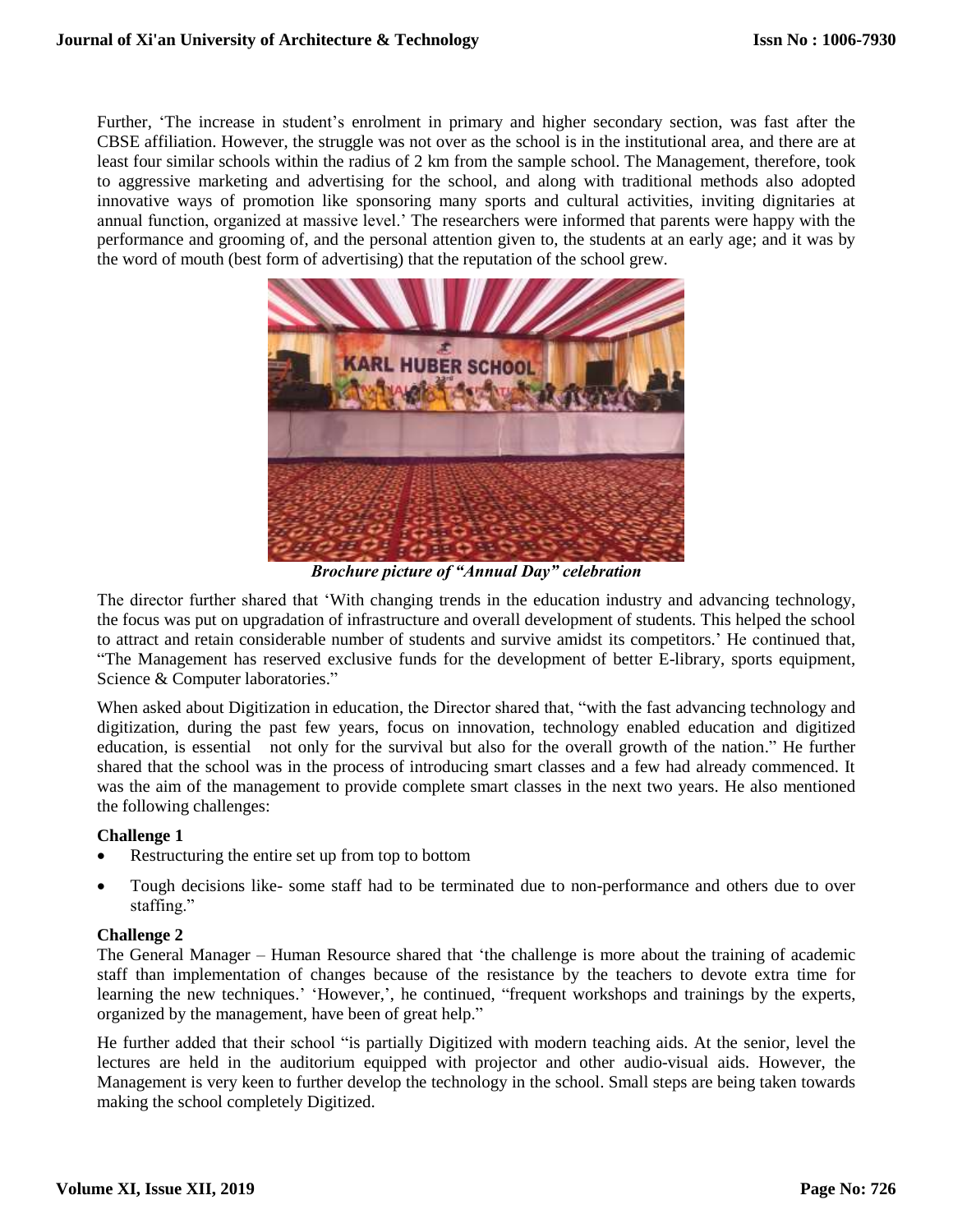### **Challenge 3**

The Management felt that though the parents demanded every modern technique in the school, they were not willing to shell out extra money; even a small increase in the fee was not appreciated by the parents and many of the parents protested for the same. Payment of the fee was also not on time and when asked for late fee fine they rebelled. Lack of funds coming in the form of fees was a big hurdle in future investment in the infrastructure of the school.

### **Challenge 4**

Gone are the days when there were only a few limited Government schools in a particular area and parents had no option but to send their children to those schools only. Currently, there are several schools in the same locality, and the competition is very tough.

### **Challenge Resolution**

These require strategic planning and futuristic vision.

He continued and said, "To find out ways to improve enrolment, and also to improve the performance of the already existing students, the management, after strategic planning and discussion with the academic staff, created a feedback form for the students and Parents. This process was very helpful as it brought into light the areas where the school was lacking and the areas, which needed improvement.

**Personal Touch:** The Director further added that, "Personal one on one meeting with the parents was highly appreciated. There was much clarity and confidence amongst the Parents as this personal attention gave them an insight on improving the performance of their wards." This was a major success as the involvement of the Parents was highly appreciated and a common style of teaching was adopted both in school as well as at home.

**Mentoring:** The teachers too segregated the students on the bases of their performance and subjects in which they needed improvement. With proper counseling and guidance most of the students were helped.

**Safety and Security Measures:** When enquired about the safety and security measures for the students in the school, the Director looked very concerned and shared that the following information:

- The school had installed security cameras in all the classes, corridors and other strategic points.
- Records were maintained for every visitor in the school.
- The school is equipped with fire extinguishers to meet out any such untoward happening.
- The school has a clinic equipped with basic first aid facilities.
- A trained nurse is available during the school working hours.
- The school has tied up with a nearby hospital in case of an emergency.

The Research team thanked the Director and GM-HR for their unbiased and honest discussion and the interview came to an end.

The team was then introduced to the vice principal of the school who was allocated the responsibility of giving a brief tour of the campus.

### *Discussions and Observations in the Campus:*

*Science Laboratory:* The vice principal along with a coordinator first took the Research team to the science laboratories and shared that, "there are three science laboratories, one each for physics, chemistry & Biology." In all the laboratories classes were in progress. The students were engrossed in some experiments. There was a lab assistant along with the subject teacher. The walls were beautifully arranged with charts. On the counters around the room various specimen and other equipment were neatly placed.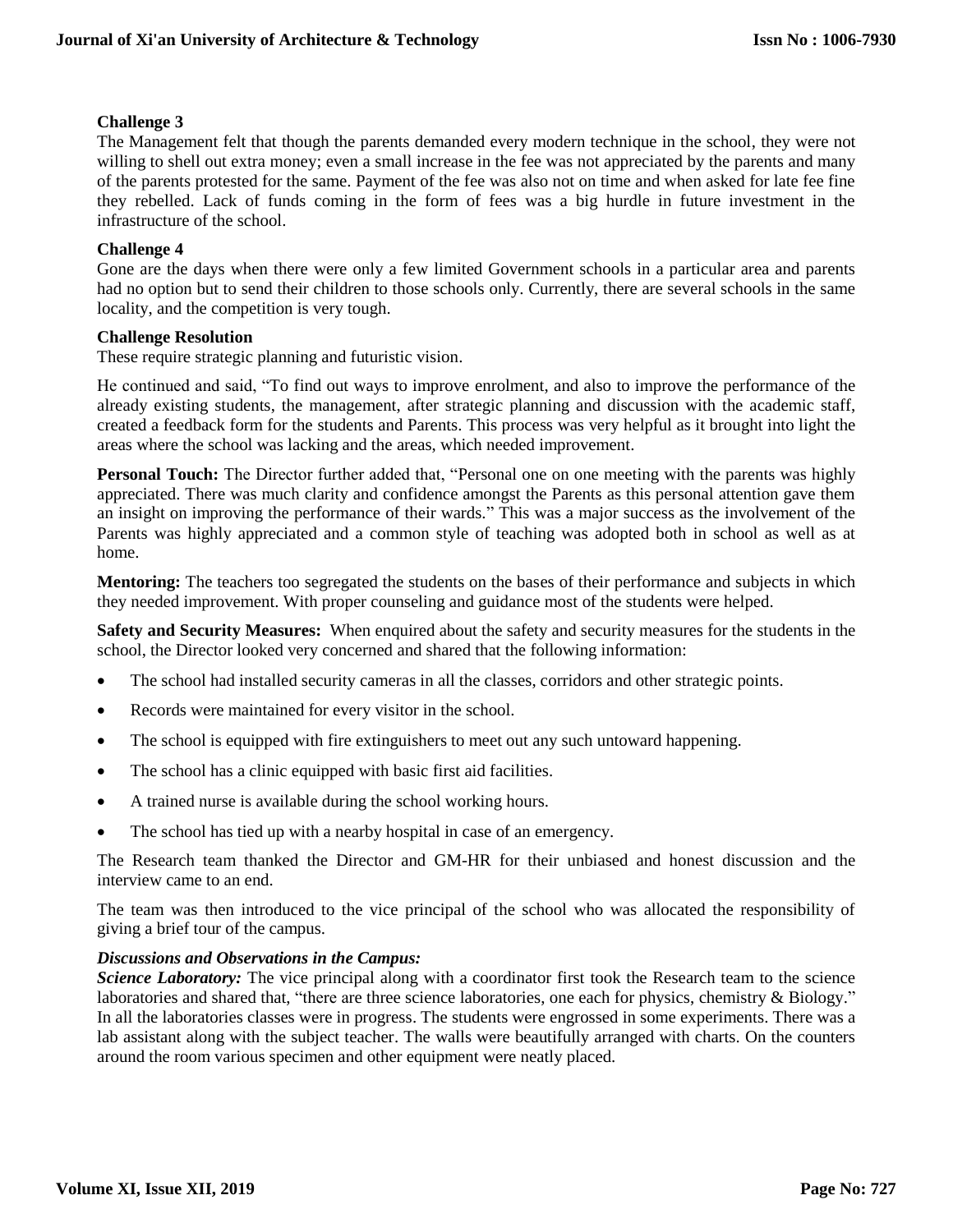

*Onsite picture of the Chemistry Lab*

*Computer Laboratory:* The team moved on to the computer room and the coordinator shared that there were two computer rooms in the campus. One for the senior students and one for the junior students. The team had a glimpse of the computer room for the seniors. The computer room was installed with latest computers, though less in number. The number of the students being more than those of the computers; anxiety mixed with enthusiasm visible from the body language of the waiting group to get opportunity to work on computer was indicative of students' interest in the area. The teacher with a broad smile on her face shared that, "the students enjoy working on the new computer sets which are installed recently."

*Social science Laboratory:* The team was then taken to the social science lab, it was interesting to note that it was a very colorful and well decorated room. The room had variety of models of historical monuments, working model of water harvester, a model of recycling of waste was very creatively done. The coordinator shared that, "all the stuff was made by the students." The creativity of the students and the creative initiative taken by the teachers showed the hidden potential of students of India.



*Onsite picture of the social science club*

*Play area of primary wing:* The coordinator then took us to the playing area of the primary wing. The walk down the play area was beautifully decorated with craft work on the walls, cartoon characters painted on the walls added to the beauty of the place and highlighted the creative initiatives taken in the school. The play area was divided in two beautiful sections one patch was concrete while the other had grass on it. Colorful slides, see- saw, monkey hangs etc. adorned the grass area whereas the concrete area had a small area where the students could play cricket, basketball or simply run around.

*Horse riding club:* An interesting activity added very recently in the school was the horse riding club. It was the highlight of the school as none of the schools in competition were providing this facility. According to the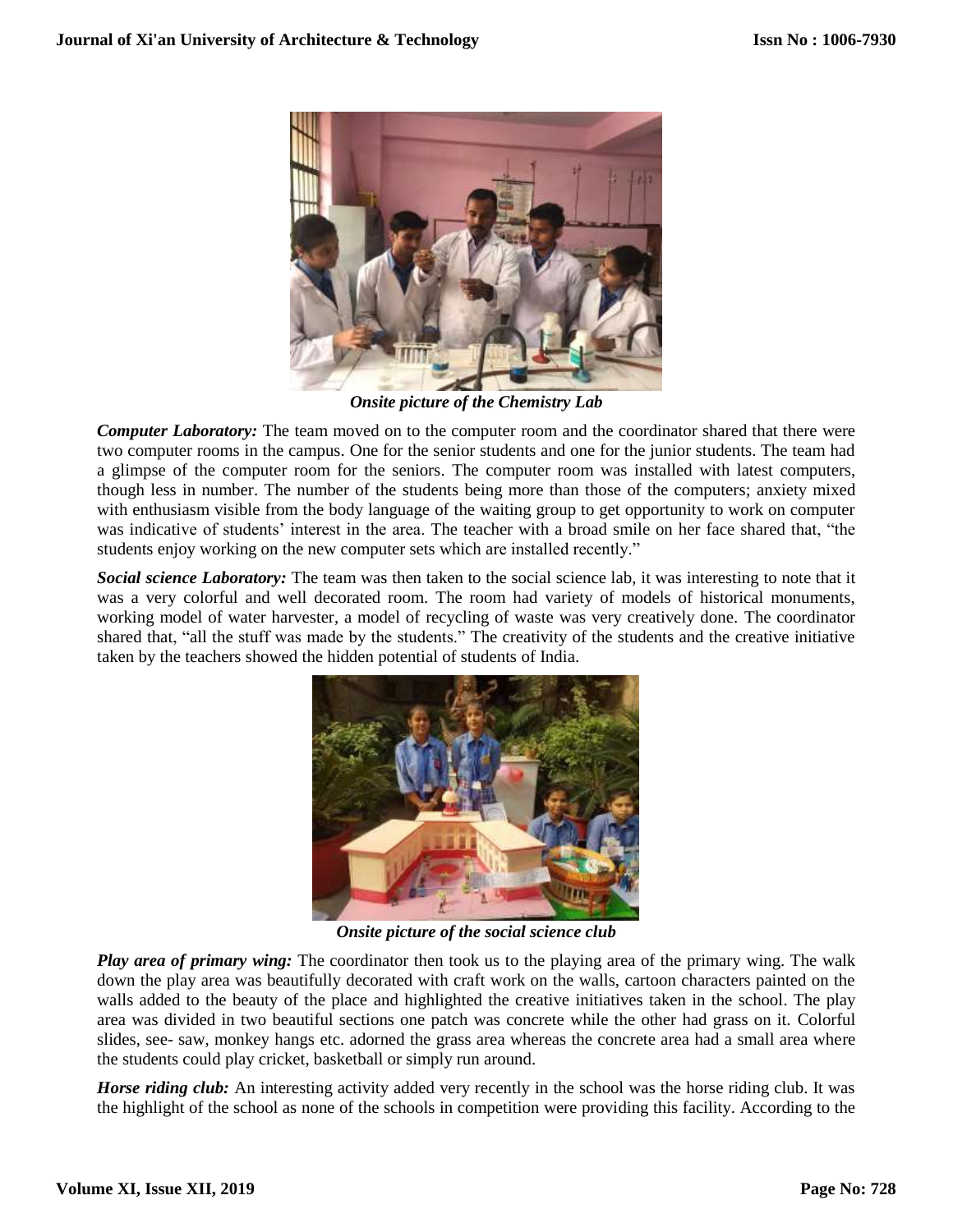riding instructor many students had enrolled for riding classes on the first day itself. The younger students squealed with delight on seeing the horses. The well-maintained stables with trainers for the horses was an added facility in the school.



*Onsite picture of the Riding Club*

*School canteen:* The school had a small canteen which according to the coordinator was on contractual basis. The coordinator further added that, "it is supervised by the administration to ensure proper hygiene and fresh supply of snacks and food." The canteen supervisor shared that, "they ensure that the students do not litter around and make use the dustbins instead." The team observed that the canteen was using paper plates and straws and single use plastic could not be seen in the dustbins. When enquired about the need of canteen, the coordinator explained that, "Existence of a good canteen in the school has become a modern amenity and is a must to face the competitive market. However, the management takes care to avoid its negative aspects."

*Library:* The research team was escorted to library which was fairly big, well lit and adequately ventilated. The librarian shared that the library was equipped with over 3000 books and various magazines both in English and Hindi. Daily newspapers in both the languages were also maintained in the library. However, the number of users of library was very limited, which needs to be encouraged. The librarian shared that, "the school has provision for E-Library but still needs to be upgraded. Work is progressing in this direction."

*Auditorium:* The school has an 80-seater auditorium which is well equipped with audio visual aids and was a part of modern infrastructure. The coordinator shared that important lectures, presentations and workshop for the teachers are conducted in this room. The auditorium was air conditioned and the windows were covered by wooden blinds.

*Advertisement:* The Vice Principal told that to face the tough competition they had to take many steps to popularize the school. 'A media team is hired which is helping in the reconstruction of the school website. Its maintenance is given to an IT company which regularly monitors the functioning of the website. Massive advertising is being done and various inter school competitions are being hosted in the school like the painting competition. Annual day was celebrated at a vast scale, all this added to the popularity of the school

### *Group Discussion (Students)*:

The group discussion with students from the senior secondary classes took place in an informal way in a classroom. First, the students were asked what inspired them to come to school. There were two answers: friends and faculty. In a light hearted tone the students were teased by the question "Which quality of teacher inspires you more to come- Knowledge or loving nature?" There was a silence for a moment. May be confusion between Idealism and realism. The researcher relaxed them by saying that "both are the very positive qualities of a teacher and both are equally important for a student; so, you can choose any one option." The unanimous answer of the students was "loving nature". This confirmed that human touch and mentoring are basic requirements in schools; and another positive point about these is that it does not involve any financial assistance.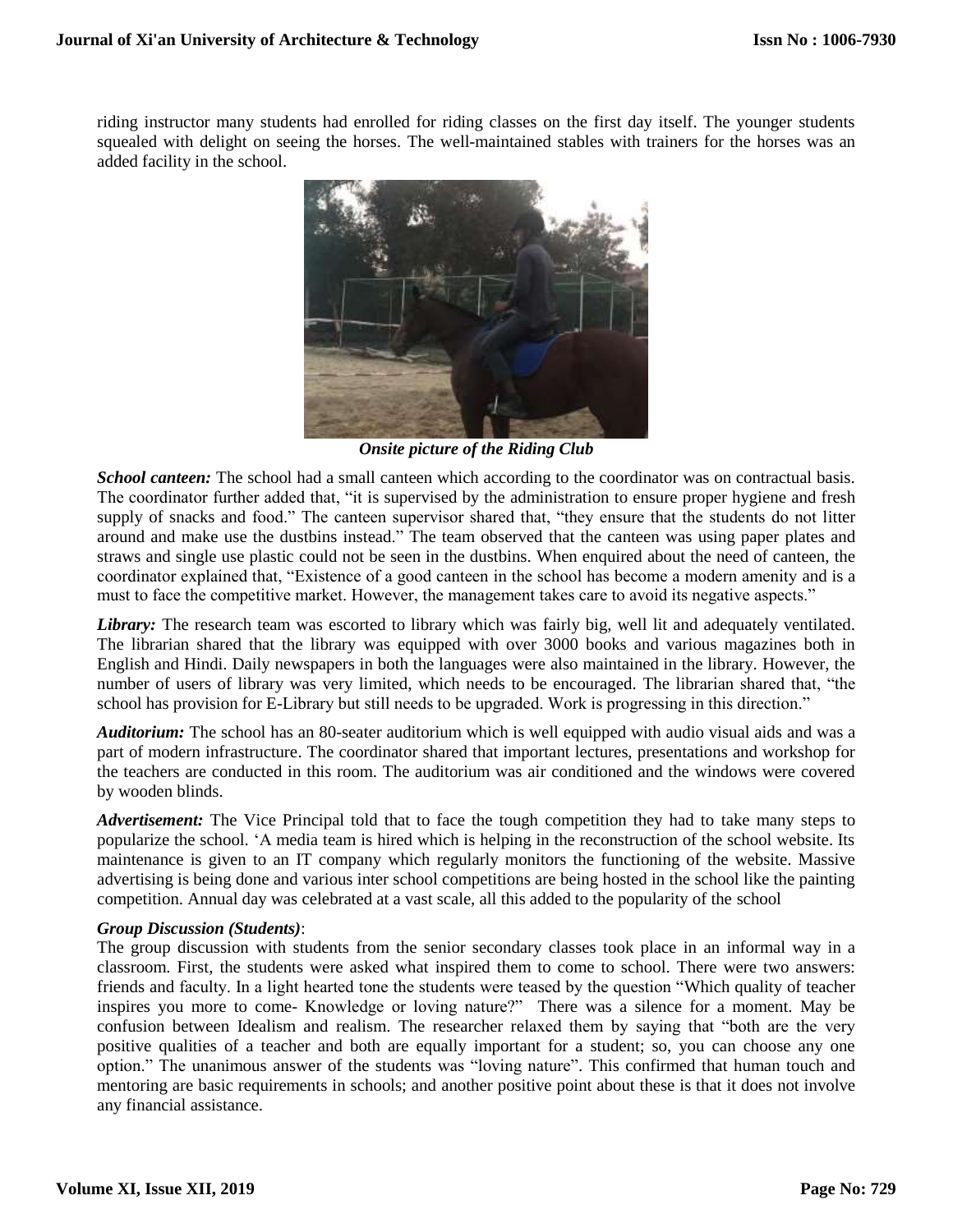The next question was about "smart classes". Some of the students looked blank, but they told that they had lectures through presentations in the mini auditorium which they found interesting and easy for learning. Some students shared that though they had heard that the school was very soon coming up with smart classes.

The students were then asked whether they had ever taken online tutorials. Some of the students were aware of such apps but none had taken up any course or online tutorial. The discussion moved further to usage of internet; though most of the students were active on social networking sites yet regarding studies and learning, the use of internet was confined to assignments only.

The discussion shifted to counseling cell – this was one of the innovations emphasized by the principal. The students were aware of this but approached the school counselor for career counseling only.

Next discussion was on fitness and sports activities. The students shared that it was mandatory for every student to participate in at least one sport. They also shared that their school was the cricket champion in the inter school competition in the district.

Regarding the preference between home cooked food and the canteen food in school; Most of the students shared that when they were in junior classes they brought home made food regularly and sometimes ate from the school canteen. But now they mostly eat from the school canteen. For some of them, eating in canteen was a status symbol, for some it was a source of entertainment.

The last segment of the discussion was on the government policies like that of grading system and constant changes in the government policies. The students were very unhappy with the grading system of evaluation. They felt that the competitive streak in the students was lost because of grading system. Almost all the students preferred percentage marking rather than grading system. They also said that frequent changes in government policies, may be for the betterment but these create confusion and instability among students.

This interesting group discussion ended, and the research team proceeded to another room for group discussion with teachers.

### *Group Discussion (Teachers):*

The group discussion with the teachers was for senior classes only, one senior school coordinator and one science lab assistant, stayed in the staff room during the break hour. The teachers shared that recently the school had undergone massive restructuring to meet the competitive needs of the time, which was very strenuous for them along with normal routine work.

Regarding handling of students, the teachers felt that 'diverse backgrounds of the students is a big challenge as the environment at home plays a huge role in their behavior at school. Some students are serious towards studies, some are casual while some others remain interested in extracurricular activities. However, experiments with new pedagogical methods like activity-based learning or projector-based learning have shown positive results.'

The discussion shifted to upgradation of teachers which is a must in their profession. Reading books, related to their subjects, workshops held in schools and participation in seminars and conferences, held outside schools, were the main sources of updating and learning new teaching techniques. It was observed that interest in online courses and learning was missing among teachers.

The teachers were asked how they coped with interaction with the Parents. They responded that 'recently, parents handling has emerged as a difficult issue because they are very demanding and less cooperative.' They told that from time to time workshops are arranged to train them in 'how to handle difficult parents'. They felt that some parents remained very anxious about their child's performance and remained constantly in touch with the teachers, even for a small doubt, they would consult the teachers; while some others lacked involvement, and were least bothered about the progress of their child; even after contacting them they left it to the teachers to take care and solve the problem. In such cases the teachers had a real tough time, as they had no cooperation from the Parents. Interaction with the parents was mainly limited to the PTM's. New technology-based connection through WhatsApp or Facebook was slowly coming into practice.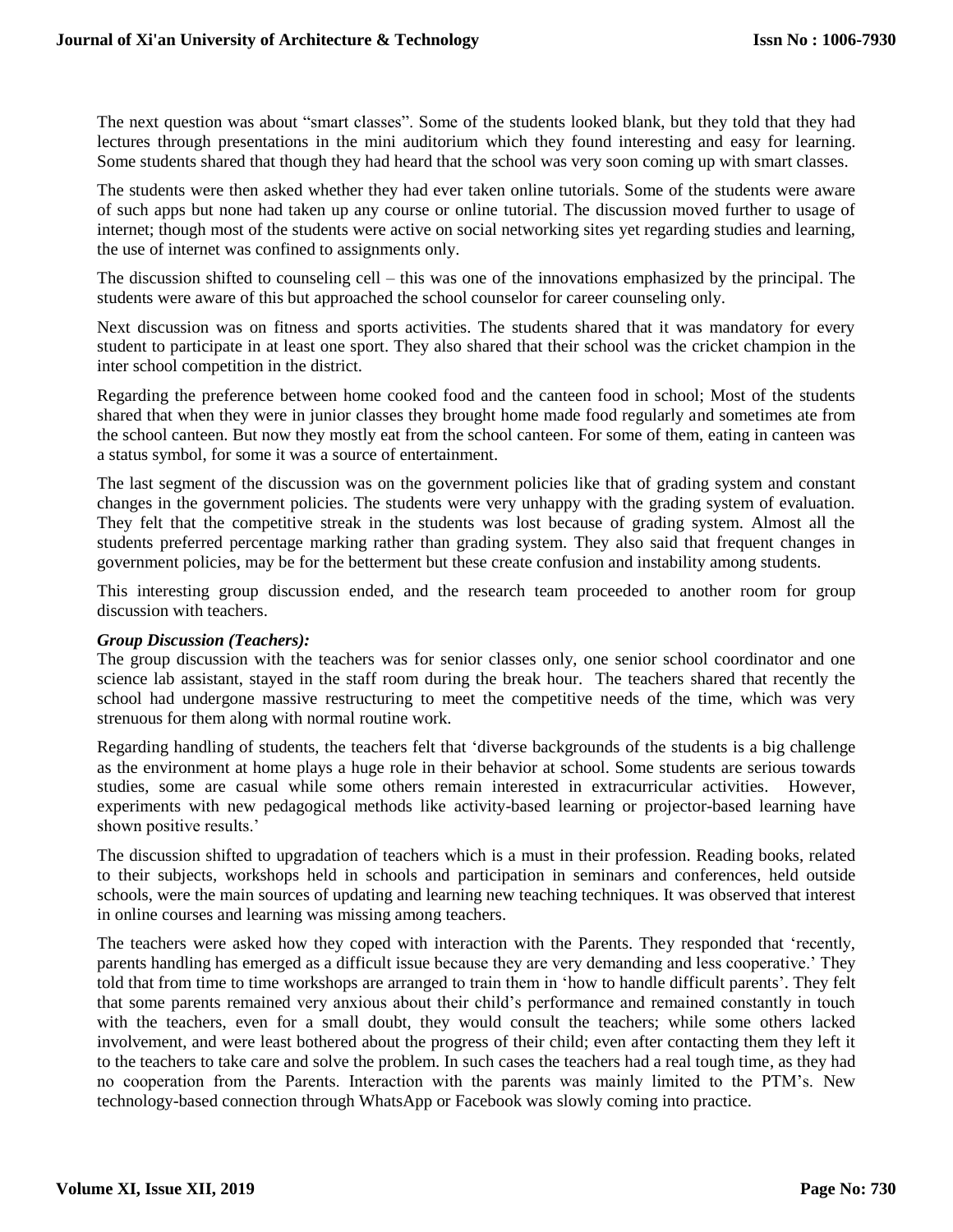The group discussion session came to an end with thanks to teachers.

#### *Group Discussion (Parents):*

As mentioned before a separate day was set aside for the group discussion with the parents. During the PTM, the research team requested the parents to spare 15 minutes for a group discussion, some joined the researchers and the others, due to time constraint, left. But the team had enough numbers to hold a discussion.

The first question addressed to the parents was how they perceived an ideal school to be. The team got really contrasting responses from the Parents. Some parents were in favor of a beautiful infrastructure, some wanted real magic in which their child is totally transformed, some wanted the school to make their child an allrounder and street smart. But most parents were focused on academics and good grades of their children for admission in reputed colleges/Institutes/universities of higher studies. Inculcation of some modern skills in their children to enable them to face life, was another important concern of most of the parents.

The parents were asked what latest changes or improvements or innovations, they observed and liked in the school. The parents talked about infrastructure, counselling cell and WhatsApp group of the class, created by a few class teachers to share important information on daily bases. Besides, involving the parents in the lesson planning was appreciated by the parents. They found the administrative staff approachable and responsive. They could easily convey their grievances to the school and get a prompt response

In the next topic, the parents were asked as to what was their criteria of choosing the school for their child, again maximum had responded that it was the quality of teachers, which made them, choose the school. The research team wanted to know how they came to know about the quality of teachers. The parents said that it was by word of mouth and the result of the students by which they came to know about the quality of teachers in the school. According to them it was very important for them to hand over their children to responsible supervision of teachers.

Safety of the students was of prime concern of the parents; the school management had recently installed security cameras in all important areas as well as all the classroom. But it was conveyed to the students as well as the parents that respect for school property should be maintained, discipline should be instilled in the students both in school as well as at home. Moral values can be taught in the school but their practice has to be monitored at home also.

After a relaxed and informal discussion, the session was concluded with thanks.

#### **Quantitative Analysis**

The students were handed over a brief structured questionnaire and were asked to fill it carefully. The time allocated to them was 15 minutes.

#### **QUESTIONNAIRE FOR STUDENTS**

1.What is the best thing you like in your school?

Infrastructure

Teachers

Academics

Sports facility

Almost 32% (79) of students ranked Teachers as their preferred choice. The second choice was Academics 26% (66) followed by Sports 24% (62) and lastly Infrastructure 18%(43).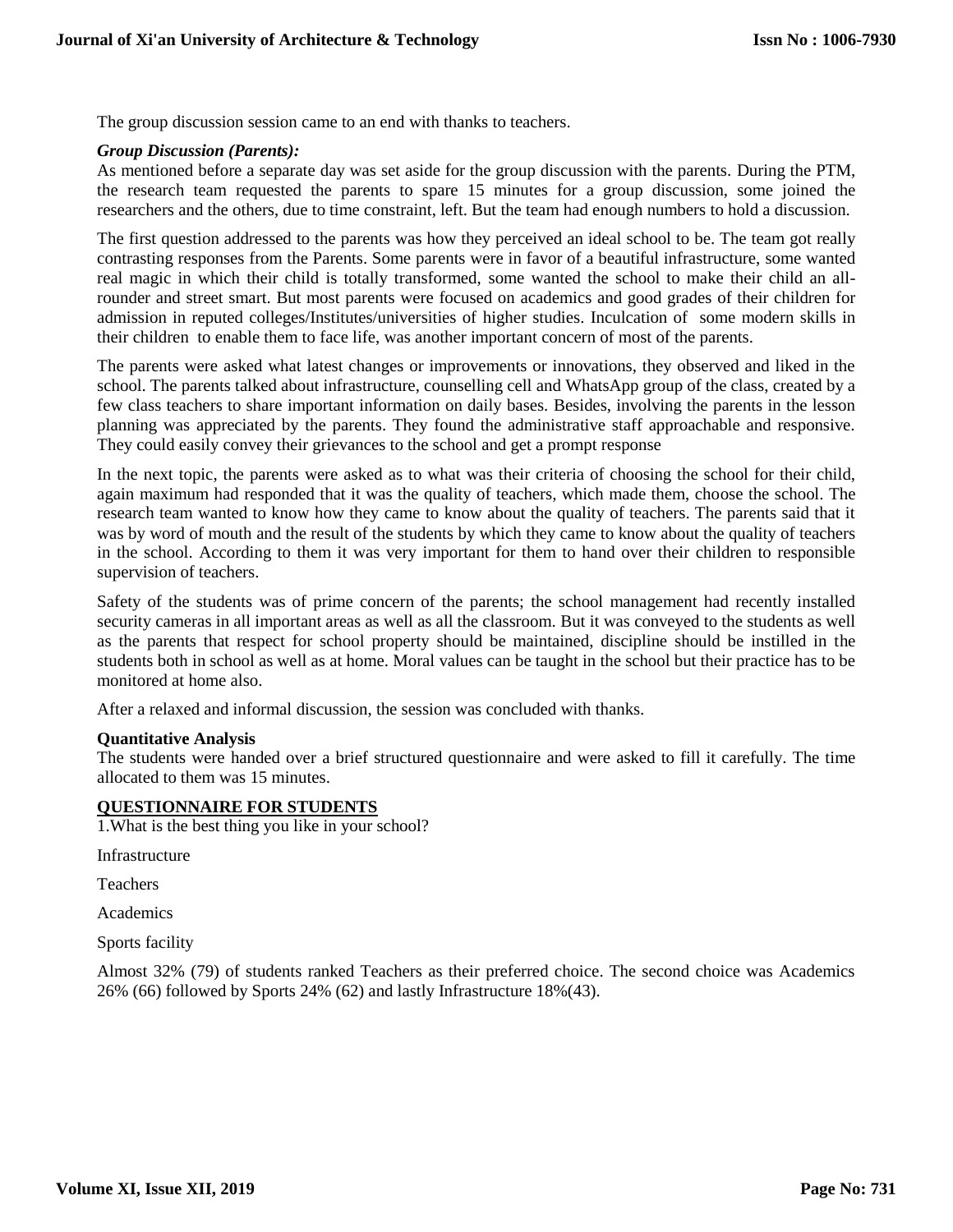



2. Do you feel safe in your school?

Yes

No

217 students out of 250 said they felt safe in the school campus whereas only 33 said they did not feel safe.

3.What is the best way of learning in school?

Reading course book

Teachers Lecture

Presentation

Group Discussion



### **Table: 2 Student's preferences of learning in school**

Maximum number of students felt that Presentation was the best way of learning in the school, almost 57% (142) opted for it. The second preference was given to Group Discussion 28% (69). Teachers lecture was the third choice 13% (33). Whereas the last ranking was given to Reading course book 2% (6)

4. Are you happy with the following facility in the school?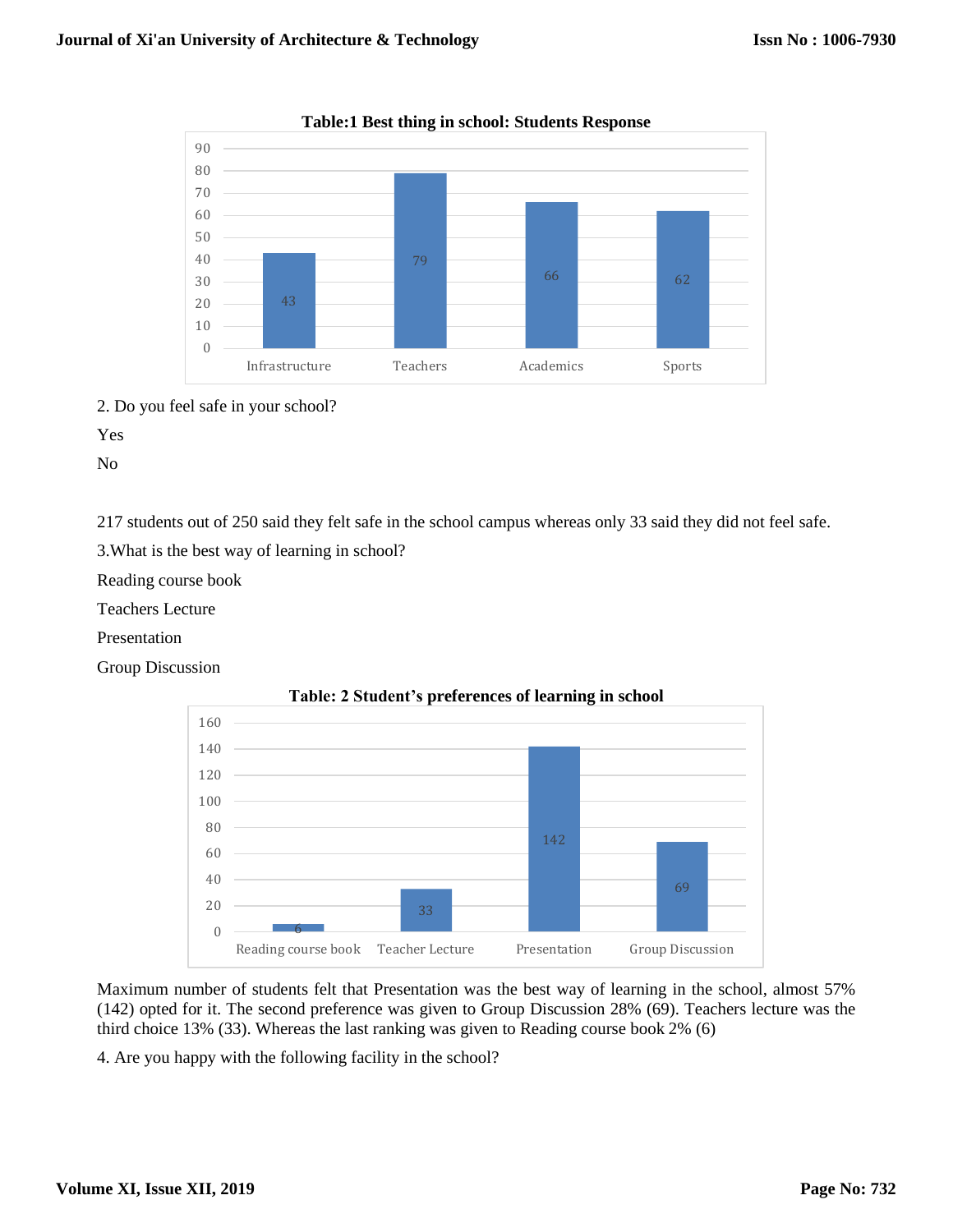|                 | Yes | Somewhat |  |
|-----------------|-----|----------|--|
| Counseling Cell |     |          |  |
| Smart class     |     | 104      |  |
| E-Library       |     |          |  |
| Computer Lab    |     |          |  |

As the above table shows that the students were happy with the counseling cell, E-library and the Computer lab. They were somewhat happy with the facility of smart class. It can be assumed that this facility has just been introduced in the school and not all the students have as yet benefitted out of it.

#### **QUESTIONNAIRE FOR TEACHERS**

The teachers were requested to stay back after the group discussion in the staff room and were handed over the questionnaire. 45 teachers participated in the survey, the time allotted to them was 10 minutes.

1. Do you think the school needs restructuring?

Yes

No

Can't Say

Maximum number of teachers (28/45) said "yes" the school needs restructuring.14/45 teachers said "no" whereas 3 teachers remained neutral and rated "can't say" as their option.

2.What was your criterion for choosing Karl Huber School for job?

Vacancy

Close to your residence

Management-Teacher coordination

Reputation of school

Maximum number of teachers said it was the "reputation of the school" that made them choose the school. The second rating was given to Management teacher coordination. The teachers appreciated the transparency in the system and also the fact that the management was approachable. The third rating was given to vacancy and the last rating was given to the option of "Close to your residence



**Table: 4 Criterion of choosing Karl Huber School for Job**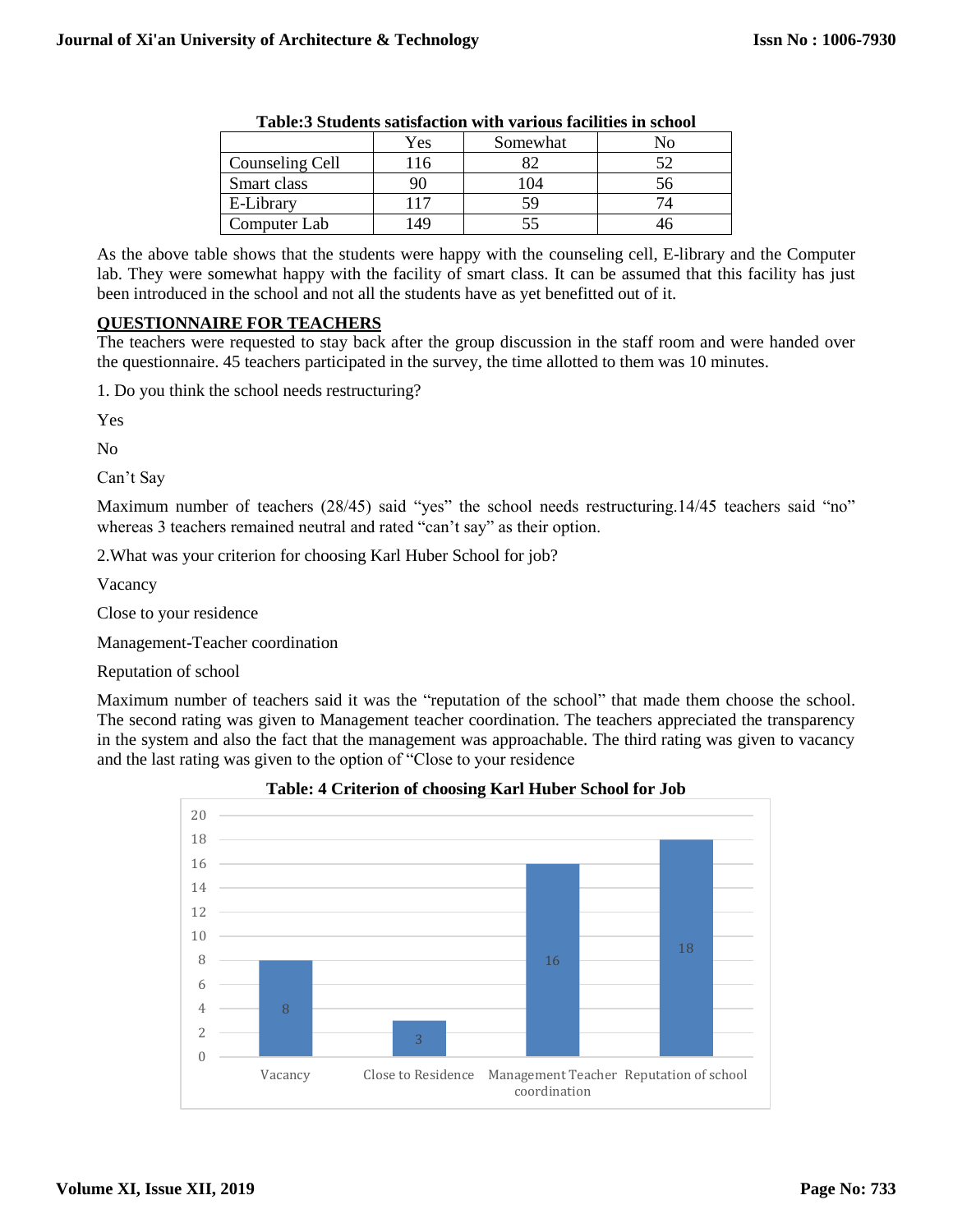3. Which field in the school needs immediate improvement?

Infrastructure

Digitization

Academics

Sports

According to maximum number of teachers (19/45) Digitization was the field which needed immediate improvement in the school. The second rating was given to Infrastructure (14/45). Academics and Sports received low rating as the teachers believed that the students were performing well in these two fields.



## **Table: 5 Scope of Improvement (Teachers views)**

4. What is the ideal way of teaching in class?

Group Discussion

Presentation

Lecture

Reading from course book

The first choice of the teachers was to teach through Group Discussion 21 out of 45 teachers were of the same view. The second preference was given to Presentation (15/45) Lecture and reading from course book was rated as third and fourth respectively.



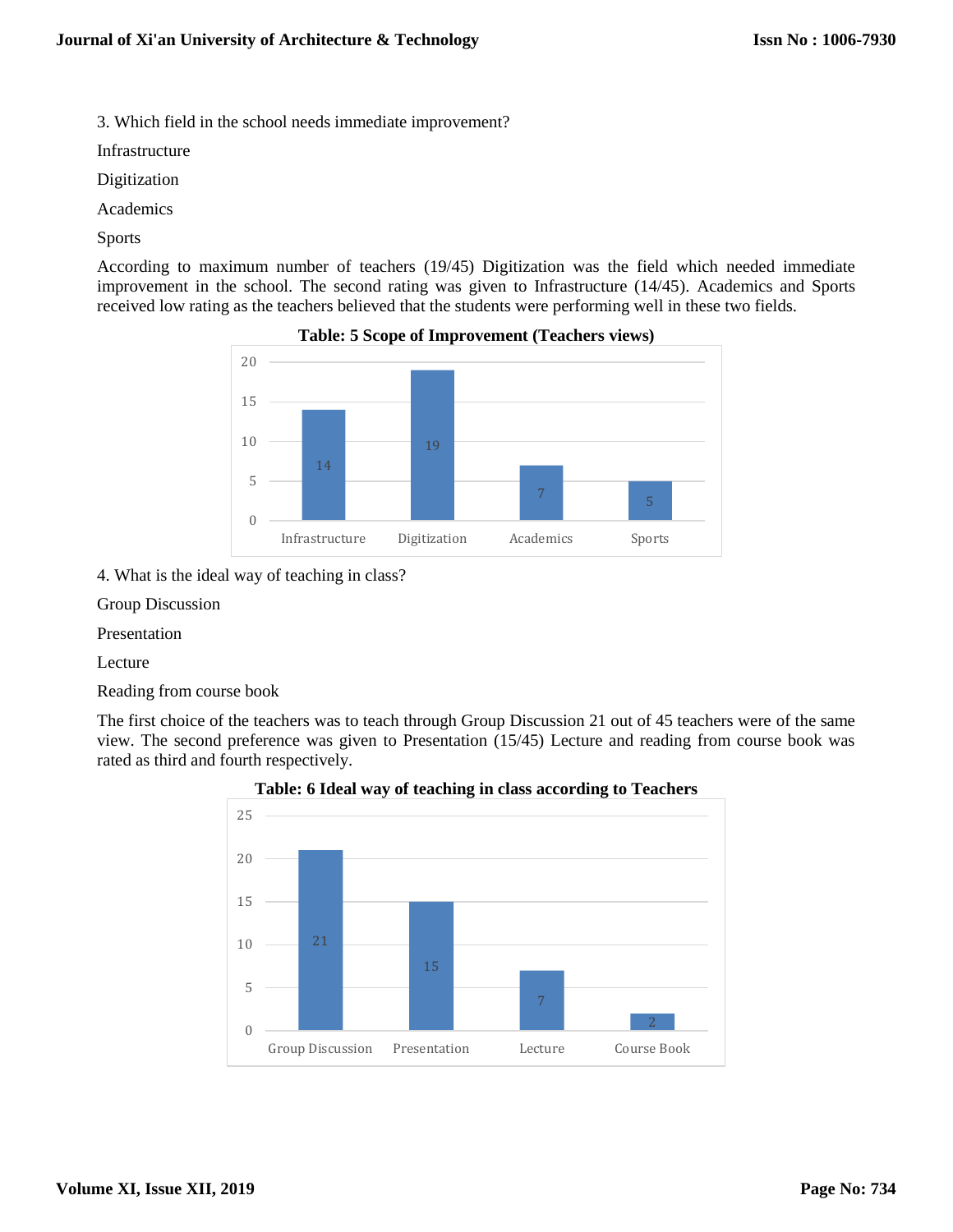### **QUESTIONNAIRE FOR PARENTS**

The questionnaire to the parents was distributed during the PTM. It was a voluntary participation. The parents were given a time frame of 10 minutes to fill the questionnaire. 150 completed & eligible questionnaires were included for the analysis.

1. What according to you forms the reputation of the school?

Infrastructure

Quality of teachers

Merit/Result of the students

Modern Teaching methods

Maximum number of parents chose Quality of teachers forms the reputation of school (63/150). The second rating was given to Result or merit of the students (34/250). Third choice according to parents was Modern method of teaching (31/250). The last rating was given to Infrastructure (22/250).



**Table:7 Reputation of school according to Parents**

2. Are you aware of the school undergoing massive restructuring?

Yes

No

Almost 134 Parents out of 250 said "yes" whereas 16 said "No"

3. How would you prefer your child to study at home?

Under Parent's guidance

Self-study

Coaching institutes

On line tutorials

The most preferred choice was self-study, almost 54% parents chose this option followed by under parents guidance 27%. Coaching institute was chosen by 14% parents and the last preferred way was online tutorials only 5% parents chose this option.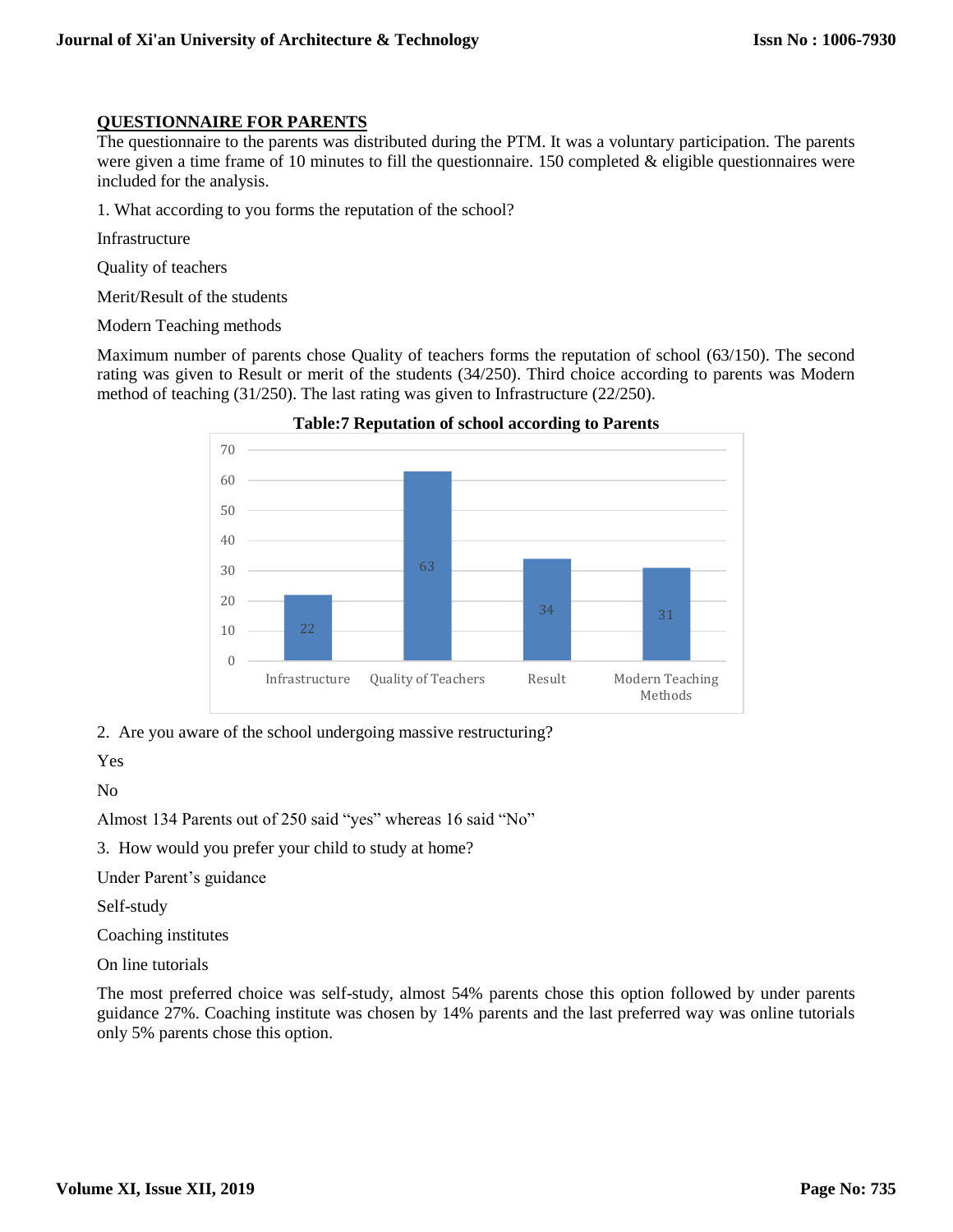

**Table: 8 Parents preference of Child's study at home**

4. Do you see any improvement in your child's performance in the following fields-

| Lavic. The ovenient in Clinu S I cliviliance |     |          |  |  |
|----------------------------------------------|-----|----------|--|--|
|                                              | Yes | Somewhat |  |  |
| Academics                                    | 118 |          |  |  |
| <b>Sports</b>                                |     |          |  |  |
| <b>Behavior</b>                              |     |          |  |  |
| Personality                                  |     |          |  |  |

**Table:9 Improvement in Child's Performance**

From the above table, it is visible that maximum parents are positive about their child's performance in Academics, Sports and Personality and have said "yes" on these parameters. In the field of behavior maximum number of parents feel that "somewhat" improvement is visible in their child.

# **CONCLUSION/ SUGGESTIONS**

The school, a sample for the case study has been catering to the middle-income group. Despite several ups and downs, it could successfully survive amidst tough competition because it constantly made efforts to upgrade itself and is still in the process of upgrading; but the change in the education industry is so fast and rigorous and the expectation of parents and students are so demanding that though it has the required number of students yet it is not the first choice of the Parents.

On the basis of the study and analysis, there are following suggestions for the school under consideration as well as the education industry till higher secondary level, as a whole:

- First impression matters even in education industry.
- The use of library and habit of reading hard copy of books has almost vanished. It should be encouraged and simultaneously, the e-library should be introduced in schools.
- The unanimous answer of the students was "loving nature". This confirmed that human touch and mentoring are basic requirements in schools; and another positive point about these is that it does not involve any financial assistance.
- Online tutorials and use of internet may be in elite schools.
- Counseling cell should be functional in other fields also apart from career counseling. Students should be encouraged to voice their emotional problems too.
- Parents and teachers seemed to be happy with the sports facility of the school. The school being a champion in cricket added to another feather in the cap.
- School canteen is a fashion of the day. This can be taken as a general recent trend amongst students and needs attention by the authorities towards hygiene and genuine rates of the things sold.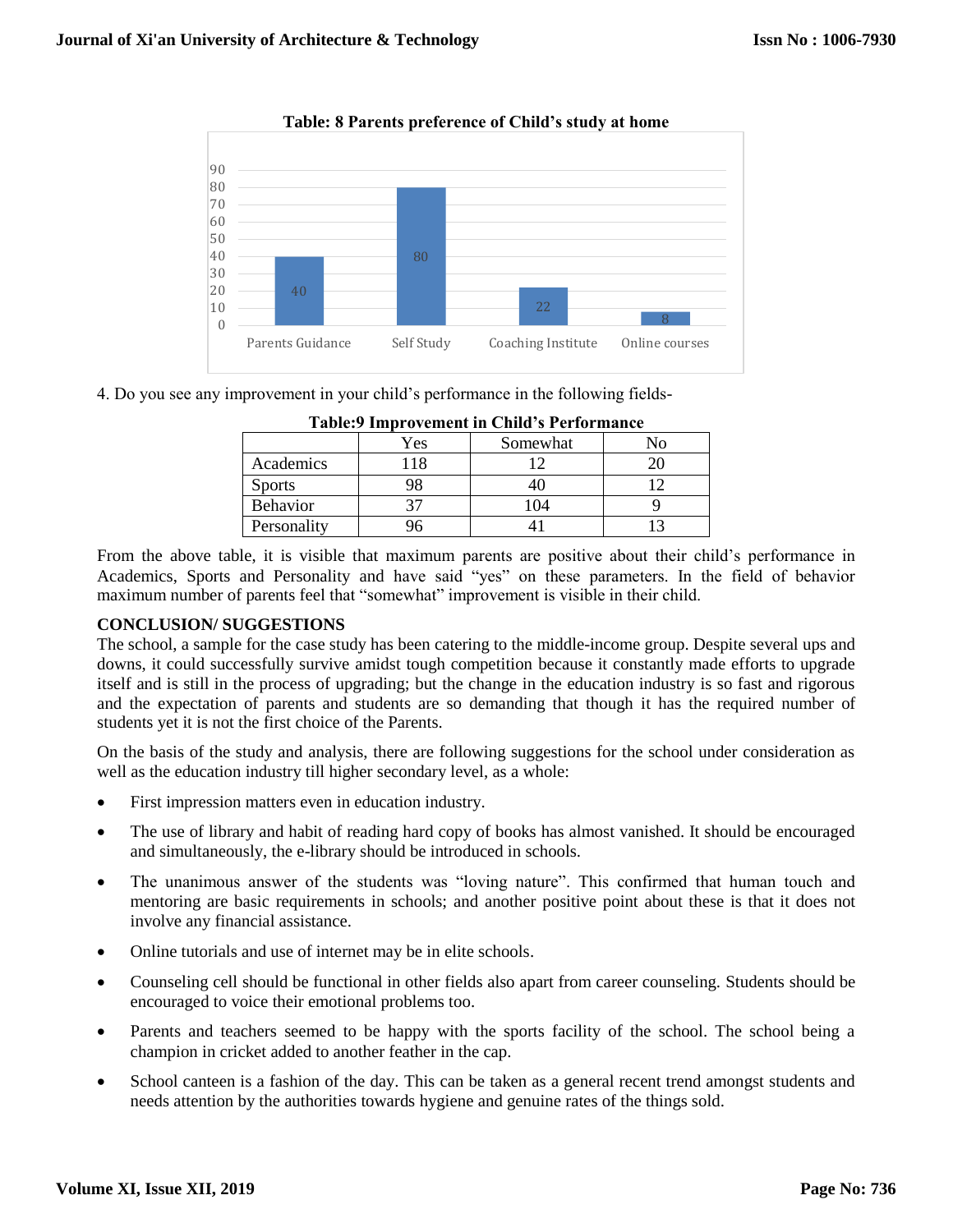- Grading system has killed competitive spirit. Students did not seem very happy with this feature.
- Experiments with new pedagogical methods is essential to engage students of different levels in the class.
- Interest in online courses and learning was missing among teachers. The government and the management can encourage these by making it a criterion of increment or promotion.
- Interaction with the parents was mainly limited to the PTM's. New technology-based connection through WhatsApp or Facebook was not in practice
- The strength of students in the school was higher in senior classes because of its affiliation to CBSE, offering all the three streams i.e. Science, Commerce and Humanities and flexibility of cut off percentage for different streams. The school should focus on the student's enrolment from nursery itself as it ensures that the child will be there for at least 15 years. For this all -round upgradation is required.
- Quality of teachers cannot be compromised as despite focus on and attraction towards technology, smart classes, pedagogy, infrastructure the parents' criteria of choosing a school for their child is based on the quality of teachers the school.
- No doubt, massive and innovative ways of advertisements are essential, but today, many more things and strategies like smart classes, ICT usage are required for the successful growth of an educational organization.
- It was also announced that the school is heading towards smart classes with well-equipped projectors and audio-visual aids. Initially they would start with the higher classes and gradually each class would be a smart class.
- Apart from modern teaching and learning methods the teachers and students should be encouraged to take **online tutorials** as an alternate way of learning. **Awareness of technology and actual usage of the same are two different things.** The parents, teachers and students have to first prepare themselves mentally that future education is only technology based.
- The administrative staff should take initiative to maintain and update a record of the pass out students to create a**n alumnus and keep a track of where they are doing their higher studies** from or which profession they are into. These are the barometers on which the performance of the students can be measured after all it is the dream of every school, teacher, Parent to see their child successful in life.

### **CONCLUSION**

A new study from [The Research Alliance for New York City Schools](http://steinhardt.nyu.edu/scmsAdmin/media/users/sg158/PDFs/schools_as_organizations/SchoolOrganizationalContexts_WorkingPaper.pdf) shows that learning environments play a significant role in student success. Most educators have suspected this for decades, and now they have evidence showing that schools can potentially lift student achievement by improving their learning environments.

Researchers have to consider a lot of variables when measuring the effect of learning environments on students. This study focuses on several key factors, including:

- Safety and order
- Teacher relationships and collaboration
- Academic expectations